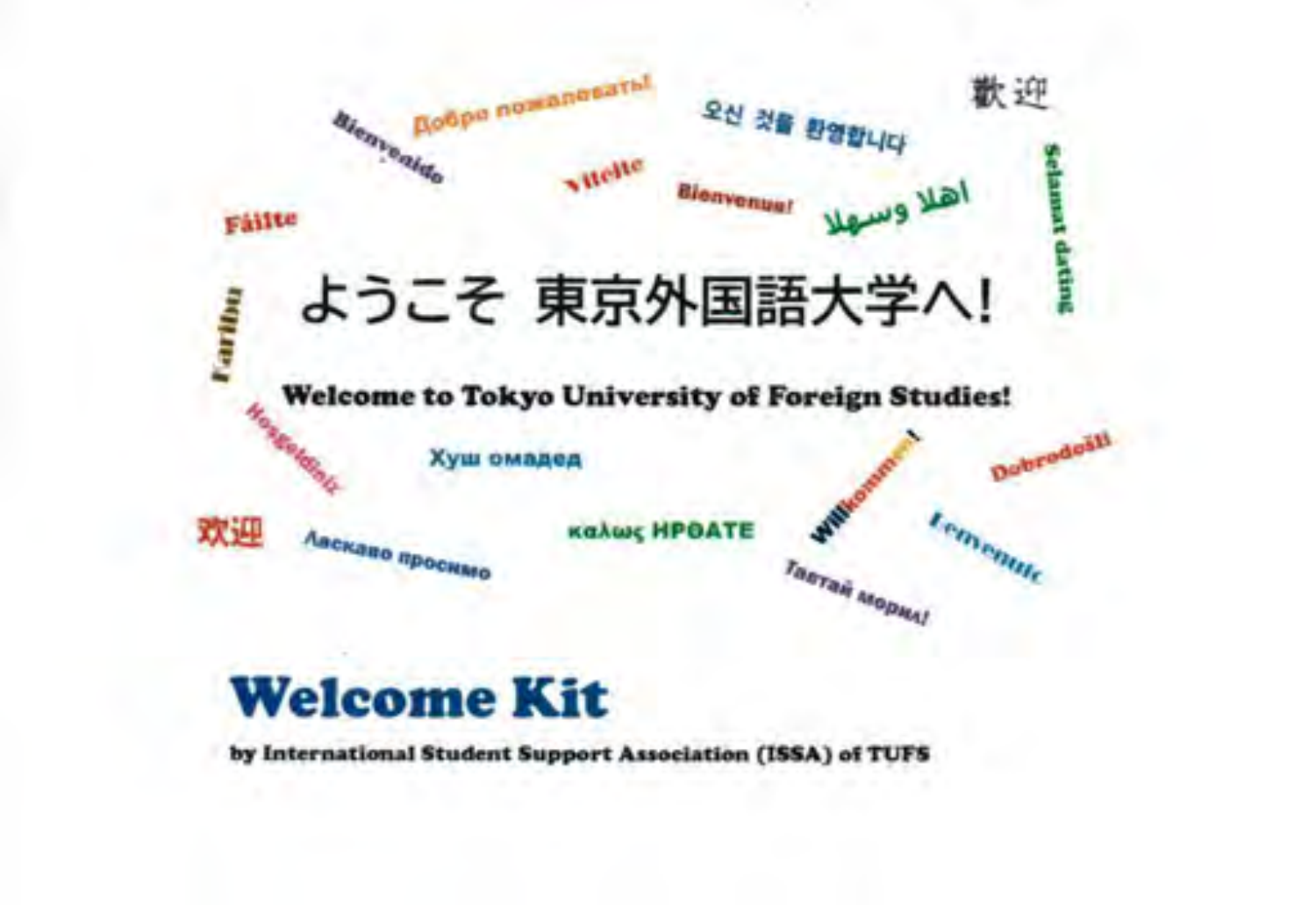Dear ISEP Student,

welcome to Tokyo University of Foreign Studies!

Everybody at the ISSA is delighted to hear of your safe arrival at TUFS. We are impressed by your courage and willingness to travel to Japan despite the spread of the Coronavirus, and hope that you will achieve your purpose here.

Unfortunately, the mandatory two-week quarantine will begin immediately after arrival. We can only imagine that you may be anxious and inconvenienced. In order to reduce your inconvenience, we will provide you with this Welcome Kit. We hope that these items will help you in your twoweek isolation. This small gift is prepared through donations from numerous ISSA members.

Please be reassured that there is a volunteer organization that is ready to support you in Japan. If you have any problems, feel free to contact us by email.

Our Contact room is located in Building No. 2 of the International Residence. Please feel free to visit us after the two-week quarantine.

We are looking forward to meeting you in person.

Yours, ISSA International Student Support Association Email: ryugakuseishiennokai@gmail.com

For more information about ISSA, please read the attached sheet.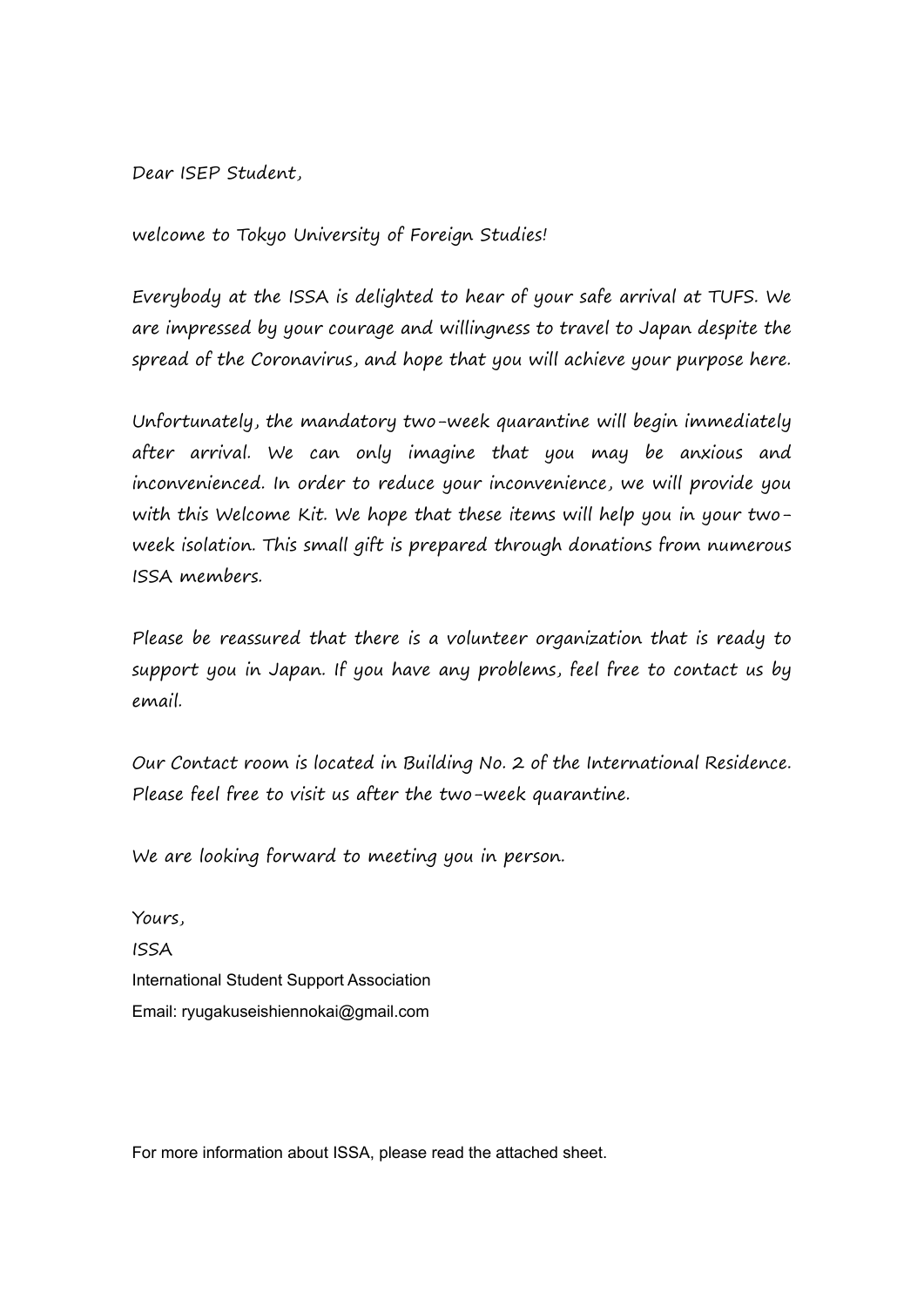## Invitation to the Programs of International Student Support Association

International Student Support Association (ISSA) of Tokyo University of Foreign Studies (TUFS) est.in 1999 offers various support programs for the students and researchers from overseas, as well as for their families. Approximately 1000 members and volunteer staffs, including university faculty members, student parents, graduates, and neighbors, work together to carry out the following programs and events for you:

### A. To extend support to those in need of help:

 \* Bazaar at the beginning of the semester, \*Problem-solution counseling, \*Subsidy for the international conference, etc.

### B. To help deepen understanding of Japan and Japanese culture:

\*Visit to Kamakura, Kawagoe, Kabuki Theater, Japanese restaurant etc.

 \*Organizing such Japanese culture classes as Flower Arrangement, Tea Ceremony, Igo, Kimono dressing, Japanese language etc. \*Participation in traditional and cultural events nearby. \*Plant visit to study the advanced and traditional technology in Japan.

### C. To promote friendship and goodwill:

\*Co-hosting social gathering of international students together with the school authorities,

\*Hosting cultural exchange between international and Japanese students \*Organizing home stay and home visit

\*Support for the international students to participate in programs by elementary and middle schools.

## COVID-19 pandemic and Activities of ISSA

Due to the spread of COVIC-19 infection this year, the above activities could not be carried out in the spring/summer semester. Instead, we engaged in emergency financial support for students who were in financial distress under COVIC-19 crisis: an emergency benefit program, the donation to the three times food pantry projects by University.

In the fall/winter semester, while working on such emergency support projects, we would like to resume the programs for study visit, friendship and cultural experience if possible.

In any case, the starting point of our activities is your situation and needs. So, feel free to contact us and tell us about your difficulties and needs under COVIC-19 crisis.

### For further information and inquiries, please contact:

 ISSA Contact Office on the 1st floor of International Residence No.2 TEL:042-330-5803(on a direct line) Email: ryugakuseishiennokai@gmail.com URL: http://www.facebook.com/tufs.issa2 Nov. 2020